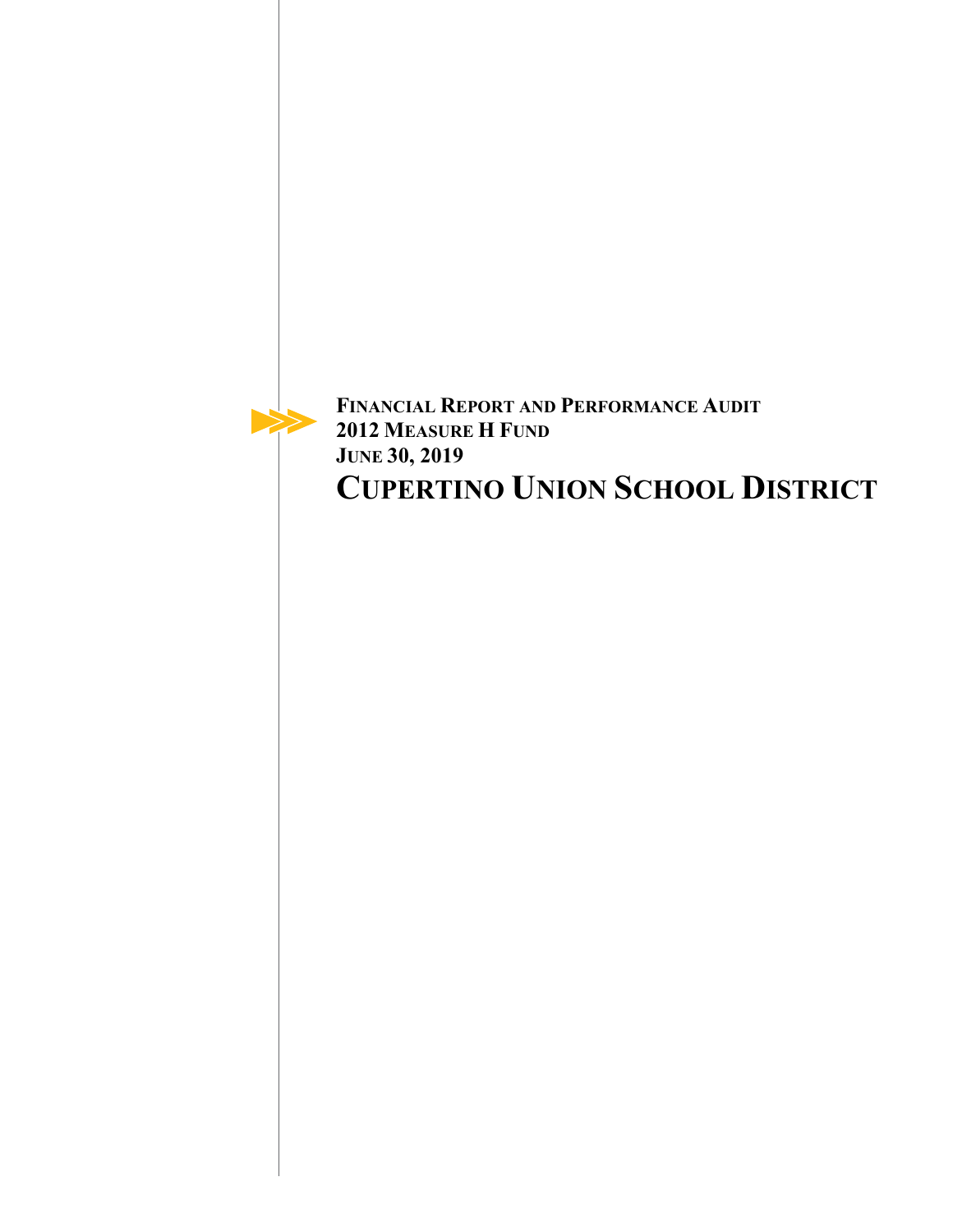**FINANCIAL REPORT 2012 MEASURE H FUND JUNE 30, 2019 CUPERTINO UNION SCHOOL DISTRICT**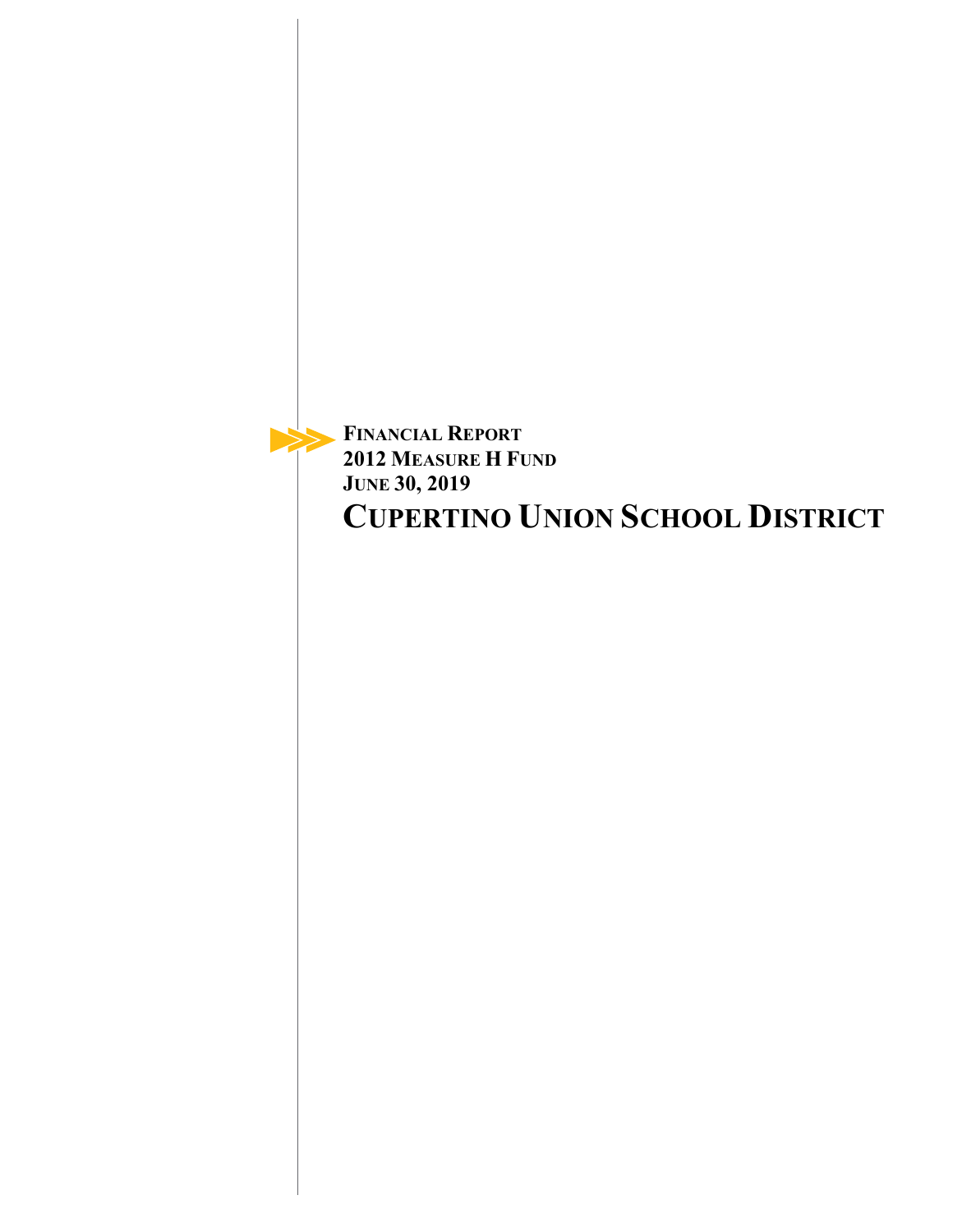## **TABLE OF CONTENTS JUNE 30, 2019**

# *FINANCIAL SECTION*

| <b>Independent Auditor's Report</b>                              |   |
|------------------------------------------------------------------|---|
| Building Fund (2012 Measure H Fund)                              |   |
| <b>Balance Sheet</b>                                             | 3 |
| Statement of Revenues, Expenditures, and Changes in Fund Balance | 4 |
| Notes to Financial Statements                                    |   |
|                                                                  |   |

## *INDEPENDENT AUDITOR'S REPORT*

| Report on Internal Control Over Financial Reporting and on Compliance and Other Matters           |    |
|---------------------------------------------------------------------------------------------------|----|
| Based on an Audit of Financial Statements Performed in Accordance With <i>Government Auditing</i> |    |
| <i>Standards</i>                                                                                  | 10 |

# *SCHEDULE OF FINDINGS AND RECOMMENDATIONS*

Financial Statement Findings 13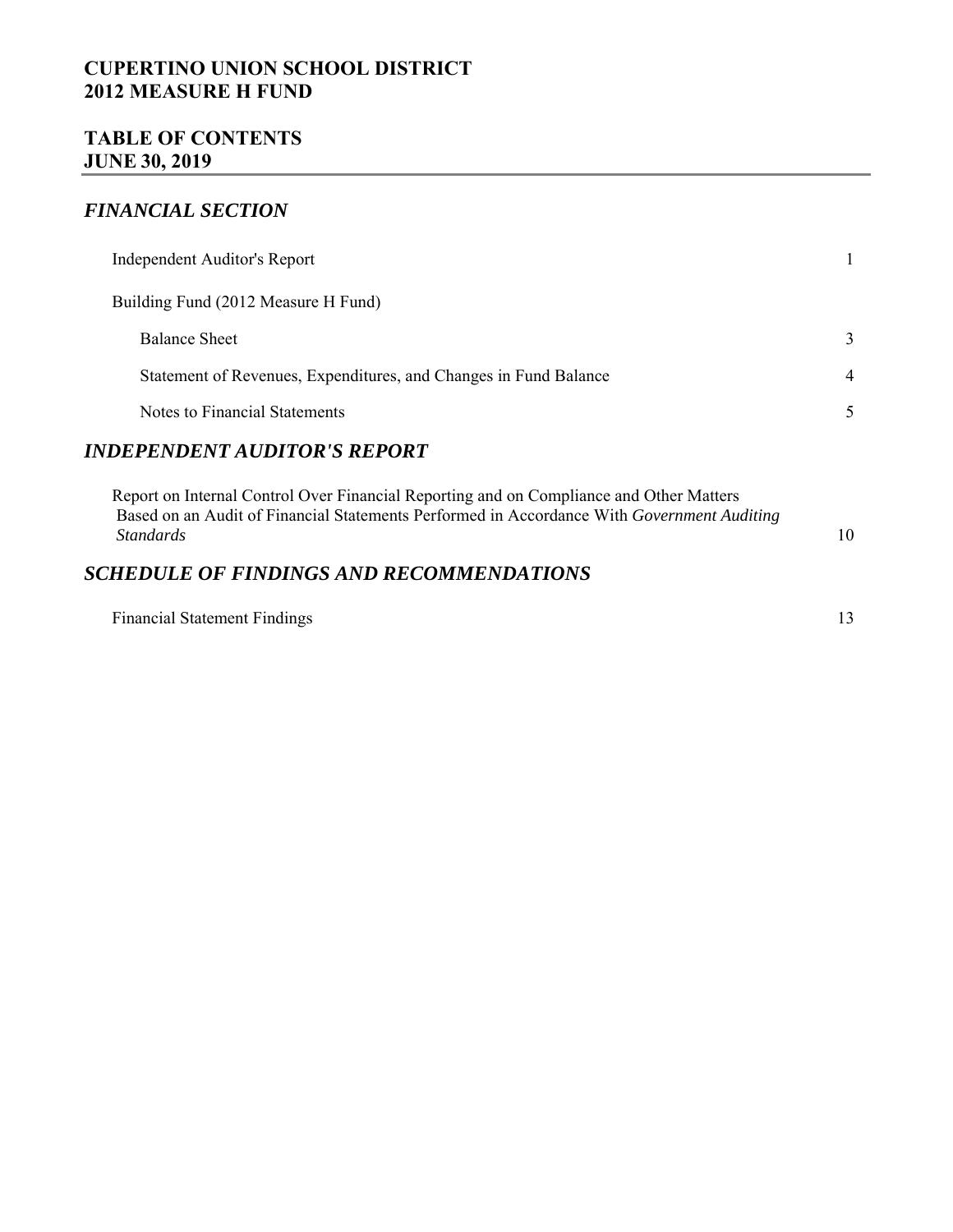

**CPAs & BUSINESS ADVISORS** 

## **INDEPENDENT AUDITOR'S REPORT**

Governing Board and Citizens' Oversight Committee Cupertino Union School District Cupertino, California

#### **Report on the Financial Statements**

We have audited the accompanying financial statements of the 2012 Measure H Fund (the Fund) of the Cupertino Union School District (the District), as of and for the year ended June 30, 2019, and the related notes to the financial statements, which collectively comprise the District's basic financial statements as listed in the table of contents.

#### *Management's Responsibility for the Financial Statements*

Management is responsible for the preparation and fair presentation of these financial statements in accordance with accounting principles generally accepted in the United States of America; this includes the design, implementation, and maintenance of internal control relevant to the preparation and fair presentation of financial statements that are free from material misstatement, whether due to fraud or error.

#### *Auditor's Responsibility*

Our responsibility is to express an opinion on these financial statements based on our audit. We conducted our audit in accordance with auditing standards generally accepted in the United States of America and the standards applicable to financial audits contained in *Government Auditing Standards*, issued by the Comptroller General of the United States. Those standards require that we plan and perform the audit to obtain reasonable assurance about whether the financial statements are free of material misstatement.

An audit involves performing procedures to obtain audit evidence about the amounts and disclosures in the financial statements. The procedures selected depend on the auditor's judgment, including the assessment of the risks of material misstatement of financial statements, whether due to error or fraud. In making those risk assessments, the auditor considers internal control relevant to the entity's preparation and fair presentation of the financial statements in order to design audit procedures that are appropriate in the circumstances, but not for the purpose of expressing an opinion on the effectiveness of the entity's internal control. Accordingly, we express no such opinion. An audit also includes evaluating the appropriateness of accounting principles used and the reasonableness of significant accounting estimates made by management, as well as evaluating the overall financial statement presentation.

We believe that the audit evidence we have obtained is sufficient and appropriate to provide a basis for our audit opinion.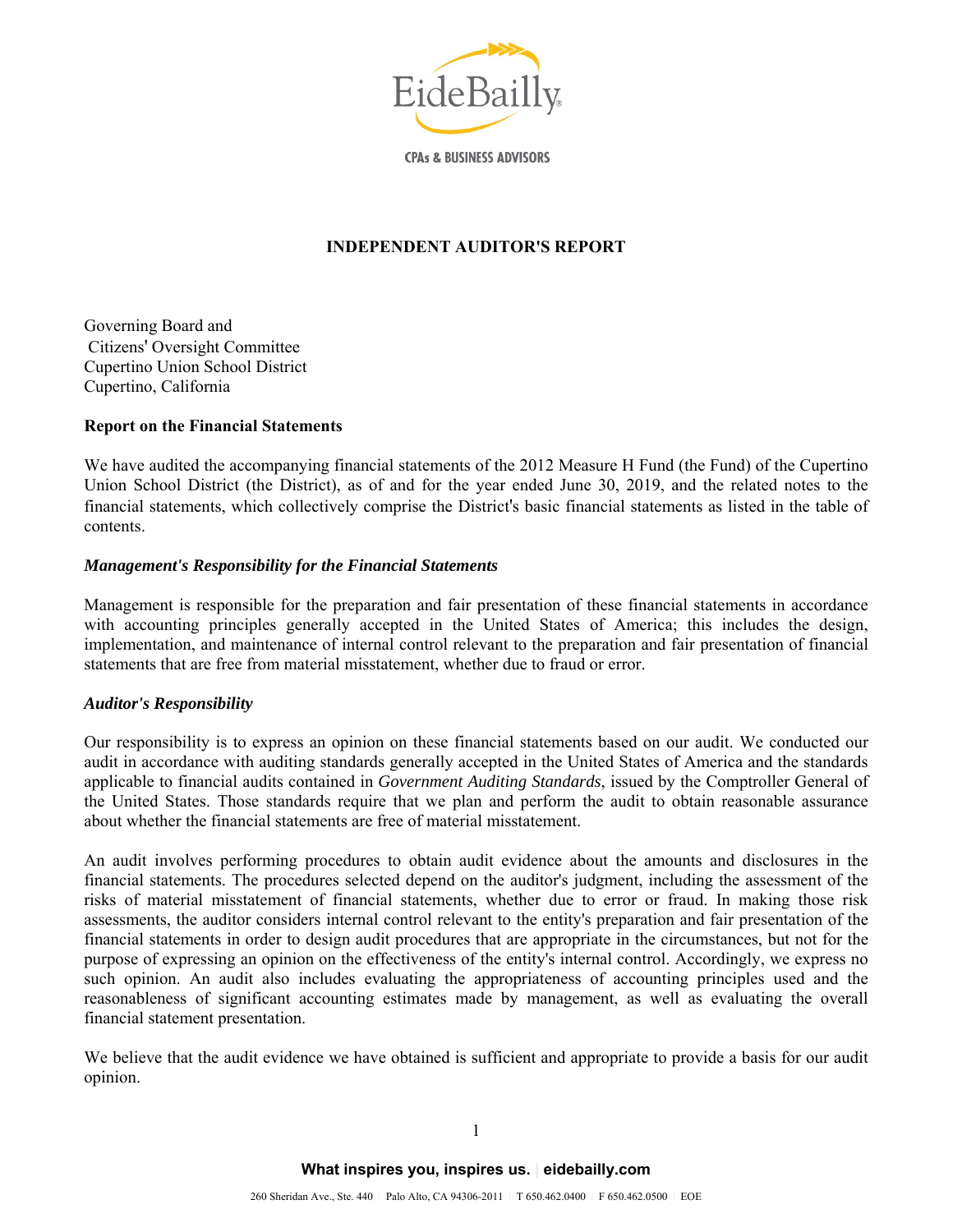#### *Opinion*

In our opinion, the financial statements referred to above present fairly, in all material respects, the financial position of the Fund of the Cupertino Union School District at June 30, 2019, and the respective changes in financial position for year then ended in accordance with accounting principles generally accepted in the United States of America.

#### *Emphasis of Matter*

As discussed in Note 1, the financial statements of the Building Fund specific to 2012 Measure H are intended to present the financial position and the changes in financial position attributable to the transactions of that Fund. They do not purport to, and do not, present fairly the financial position of the District as of June 30. 2019, and the changes in its financial position for the year then ended in accordance with accounting principles generally accepted in the United States of America. Our opinion is not modified with respect to this matter.

#### *Other Matters*

Management has omitted the management, discussion, and analysis that accounting principles generally accepted in the United States of America require to be presented to supplement the basic financial statements. Such missing information, although not a part of the basic financial statements, is required by the Governmental Accounting Standards Board, who considers it to be an essential part of financial reporting for placing the basic financial statements in an appropriate operational, economic, or historical context. Our opinion on the basic financial statements is not affected by this missing information.

### **Other Reporting Required by** *Government Auditing Standards*

In accordance with *Government Auditing Standards*, we have also issued our report dated December 5, 2019, on our consideration of the Fund's internal control over financial reporting and on our tests of its compliance with certain provisions of laws, regulations, contracts, and grant agreements and other matters. The purpose of that report is solely to describe the scope of our testing of internal control over financial reporting and compliance and the results of that testing, and not to provide an opinion on the effectiveness of the Fund's internal control over financial reporting or on compliance. That report is an integral part of an audit performed in accordance with *Government Auditing Standards* in considering the Fund's internal control over financial reporting and compliance.

Ede Sailly LLP

Palo Alto, California December 5, 2019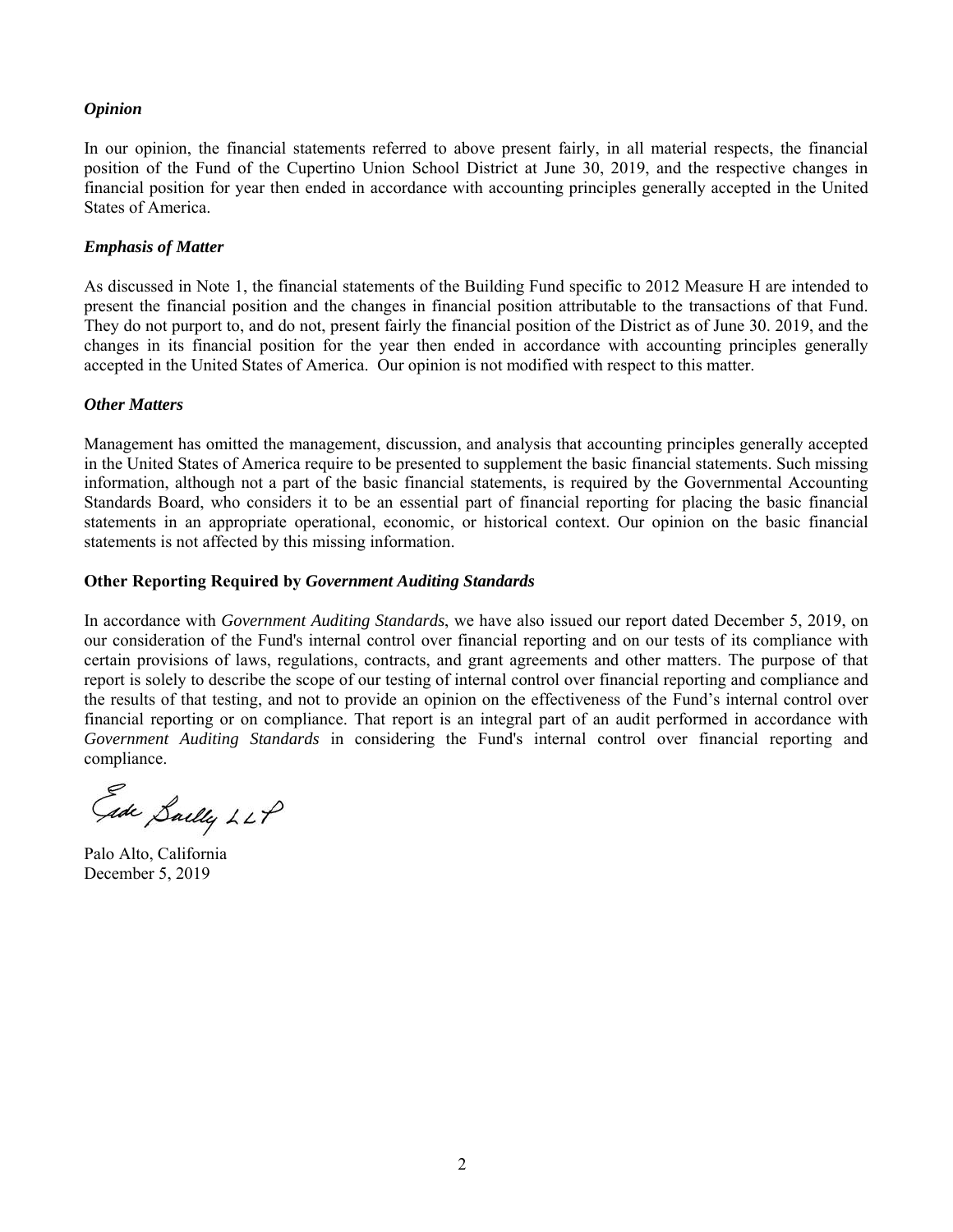# **BALANCE SHEET JUNE 30, 2019**

| <b>ASSETS</b><br>Cash and investments<br>Accounts receivable<br><b>Total Assets</b> | \$<br>31,221,918<br>193,252<br>31,415,170 |
|-------------------------------------------------------------------------------------|-------------------------------------------|
| <b>LIABILITIES AND FUND BALANCE</b>                                                 |                                           |
| <b>LIABILITIES</b>                                                                  |                                           |
| Vendor payable                                                                      | \$<br>4,229,347                           |
| <b>FUND BALANCE</b>                                                                 |                                           |
| Restricted for capital projects                                                     | 27,185,823                                |
| <b>Total Liabilities and Fund Balance</b>                                           | 31,415,170                                |

The accompanying notes are an integral part of these financial statements.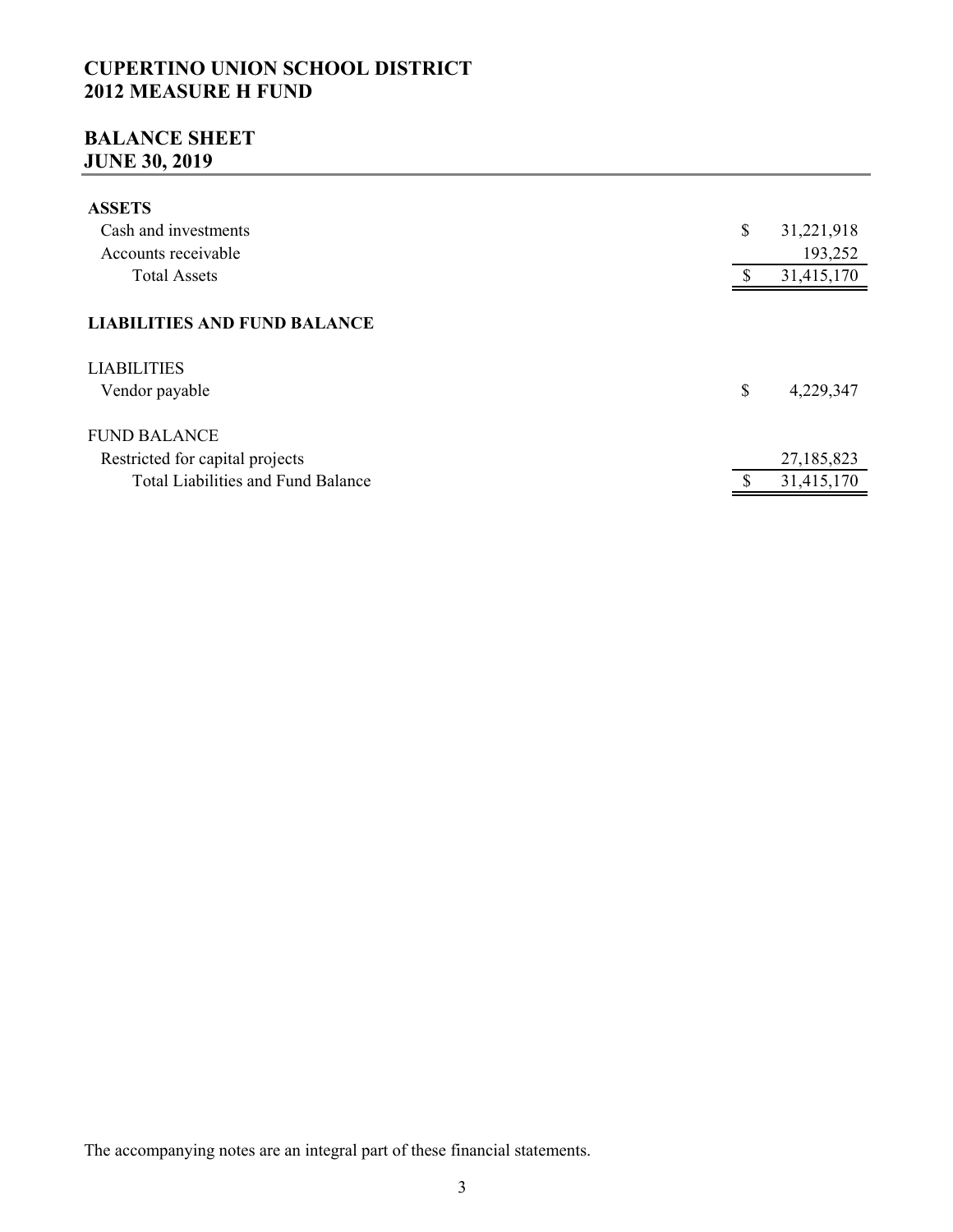## **STATEMENT OF REVENUES, EXPENDITURES, AND CHANGES IN FUND BALANCE FOR THE YEAR ENDED JUNE 30, 2019**

| <b>REVENUES</b>                                           |              |              |
|-----------------------------------------------------------|--------------|--------------|
| Interest                                                  | <sup>S</sup> | 517,357      |
|                                                           |              |              |
| <b>EXPENDITURES</b>                                       |              |              |
| Current expenditures                                      |              |              |
| Classified salaries                                       |              | 588,002      |
| Employee benefits                                         |              | 141,959      |
| Supplies and equipment                                    |              | 66,464       |
| Services and operating expenditures                       |              | 1,170,126    |
| Capital outlay                                            |              | 15,470,874   |
| Debt Service - Cost of Issuance                           |              | 162,450      |
| <b>Total Expenditures</b>                                 |              | 17,599,875   |
| Deficiency Of Revenues Over Expenditures                  |              | (17,082,518) |
| Other financing sources - Proceeds from issuance of bonds |              | 15,005,000   |
| Net Change in Fund Balance                                |              | (2,077,518)  |
| Fund Balance - Beginning                                  |              | 29, 263, 341 |
| Fund Balance - Ending                                     |              | 27,185,823   |

The accompanying notes are an integral part of these financial statements.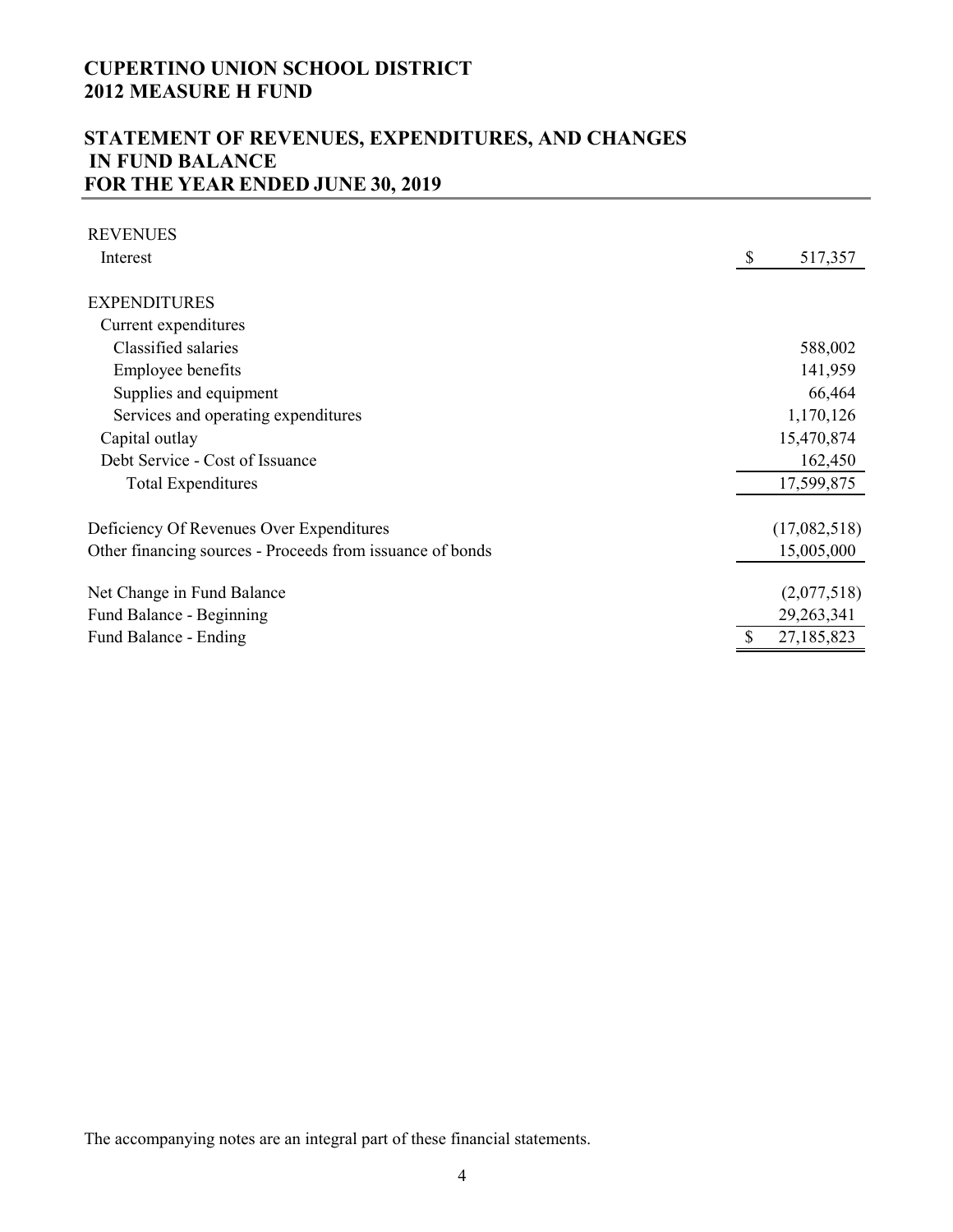## **NOTES TO FINANCIAL STATEMENTS JUNE 30, 2019**

### *NOTE 1 - SUMMARY OF SIGNIFICANT ACCOUNTING POLICIES*

The accounting policies of the 2012 Measure H Fund (the Fund) of the Cupertino Union School District (the District), conform to accounting principles generally accepted in the United States of America as prescribed by the Governmental Accounting Standards Board (GASB).

### **Financial Reporting Entity**

The financial statements include only the Fund used to account for Measure H projects. This Fund was established to account for the expenditures and proceeds from general obligation bonds authorized under Measure H. These financial statements are not intended to present fairly the financial position and results of operations of the District in compliance with accounting principles generally accepted in the United States of America.

#### **Fund Accounting**

The operations of the Fund are accounted for in a separate set of self-balancing accounts that comprise its assets, liabilities, fund balance, revenues, and expenditures. Resources are allocated to and accounted for in the Fund based upon the purpose for which they are to be spent and the means by which spending activities are controlled.

#### **Basis of Accounting**

The Fund is accounted for using a flow of current financial resources measurement focus and the modified accrual basis of accounting. With this measurement focus, only current assets and current liabilities generally are included on the balance sheet. The statement of revenues, expenditures, and changes in fund balance reports on the sources (revenues and other financing sources) and uses (expenditures and other financing uses) of current financial resources.

On a modified accrual basis, revenue is recorded in the fiscal year in which the resources are measurable and become available. Available means that the resources will be collected within the current fiscal year or are expected to be collected soon enough thereafter, to be used to pay liabilities of the current fiscal year. Expenditures are generally recognized in the accounting period in which the related fund liability is incurred.

### **Fund Balances**

As of June 30, 2019, fund balances of the Measure H fund is classified as restricted. Restricted amount can be spent only for specific purposes because of constitutional provisions or enabling legislation or because of constraints that are externally imposed by creditors, grantors, contributors, or the laws or regulations of other governments.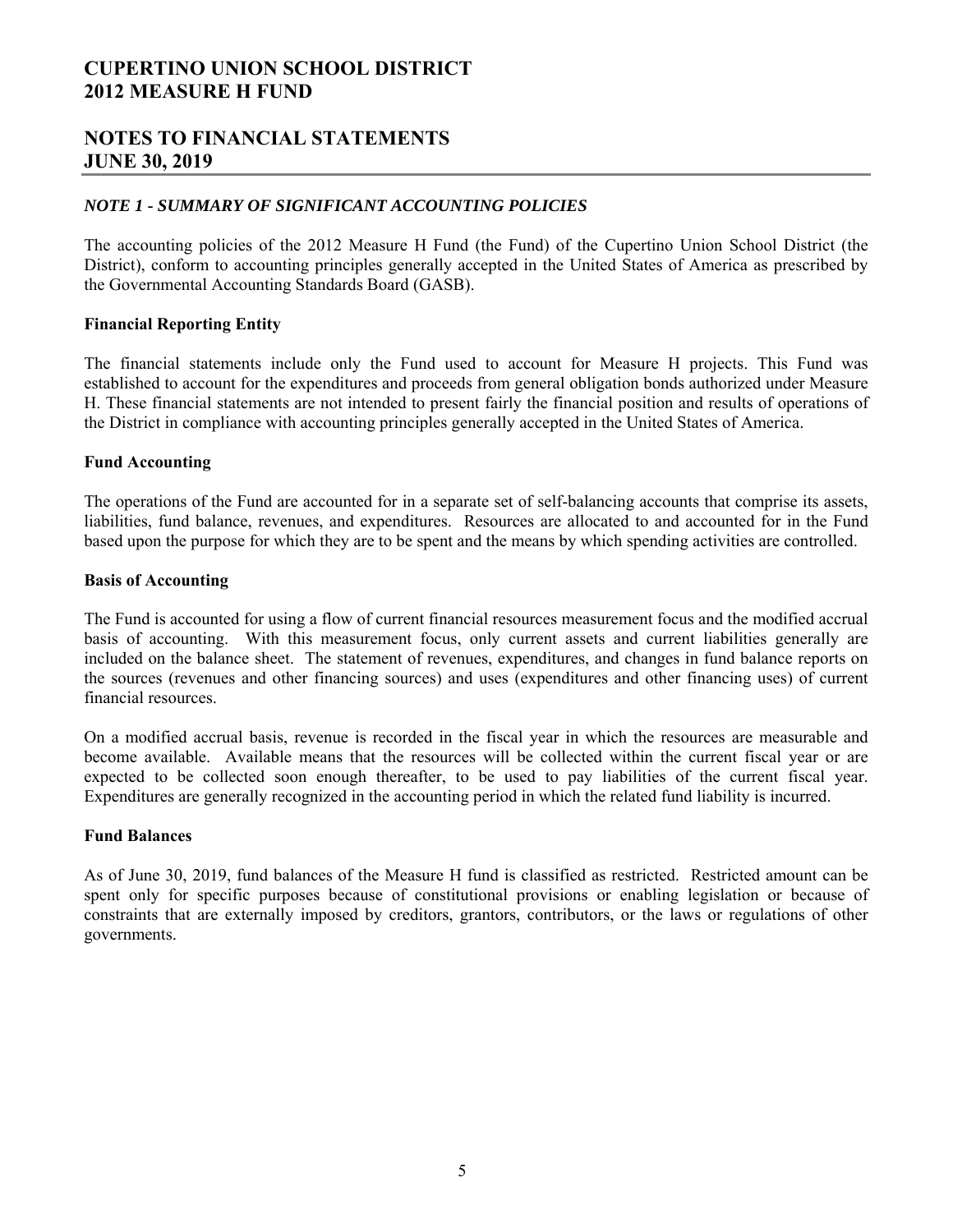## **NOTES TO FINANCIAL STATEMENTS JUNE 30, 2019**

### *NOTE 2 - INVESTMENTS*

### **Investment in County Treasury**

The Fund is considered to be an involuntary participant in an external investment pool as the District is required to deposit all receipts and collections of monies with their County Treasurer (*Education Code* Section 41001). The fair value of the District's investment in the pool is reported in the financial statements at amounts based upon the District's pro-rata share of the fair value provided by the County Treasurer for the entire portfolio (in relation to the amortized cost of that portfolio). The balance available for withdrawal is based on the accounting records maintained by the County Treasurer, which is recorded on the amortized cost basis.

The District has deposit all the Fund's investment in the Santa Clara County Treasury. As of June 30, 2019, the investment has book value of \$31,221,918. The fair values of the investment is approximately book value.

#### **Interest Rate Risk**

Interest rate risk is the risk that changes in market interest rates will adversely affect the fair value of an investment. The Fund manages its exposure to interest rate risk by depositing substantially all of its cash in the County Pool. The weighted average maturity of the Pool is 436 days, as reported by the Santa Clara County Treasurer.

#### **Fair Value Measurement**

Investment in the County Treasury Investment Pool are not measure using the input levels above because the District's transactions are based on a stable net asset value per share. All contributions and redemptions are transacted at \$1.00 net asset value per share. Accordingly, the Fund's investment in the Santa Clara County Pool is uncategorized.

#### **Cash and Investments**

Investments held at June 30, 2019, with original maturities greater than one year are stated at fair value. Fair value is estimated based on quoted market prices at year-end. Fair values of investments in county investment pools are determined by the program sponsor.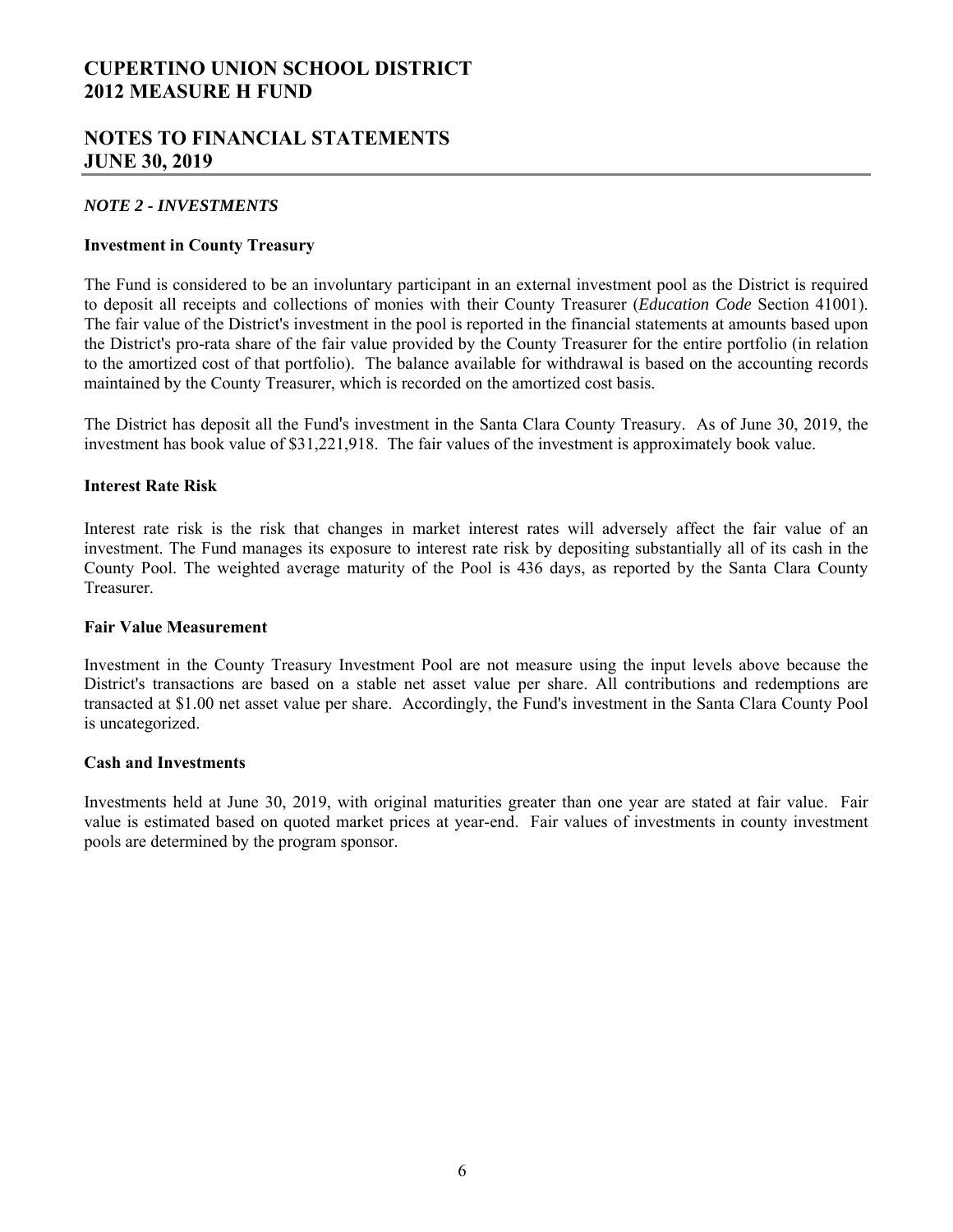## **NOTES TO FINANCIAL STATEMENTS JUNE 30, 2019**

## *NOTE 3 - COMMITMENTS AND CONTINGENCIES*

### **Construction Commitments**

As of June 30, 2019, the Fund had the following carryover construction commitments with respect to the following capital projects:

|                                                                        | Remaining<br>Construction |            | Expected   |
|------------------------------------------------------------------------|---------------------------|------------|------------|
|                                                                        |                           |            | Date of    |
| Capital Project                                                        |                           | Commitment | Completion |
| <b>Blue Hills</b>                                                      | \$                        | 158,661    | 06/30/20   |
| District                                                               |                           | 3,210      | 06/30/19   |
| Eaton                                                                  |                           | 45,966     | 09/30/19   |
| Eisenhower, Faria, Lincoln, Nimitz, Stocklmeir, West Valley and Portal |                           | 4,437,572  | 12/31/19   |
| Kennedy                                                                |                           | 44,087     | 10/31/19   |
| Lawson                                                                 |                           | 52,200     | 09/30/19   |
| Lincoln                                                                |                           | 2,983,187  | 12/31/19   |
| Nimitz                                                                 |                           | 2,769,828  | 12/31/19   |
| <b>Stevens Creek</b>                                                   |                           | 59,990     | 09/30/19   |
| Stocklmeir                                                             |                           | 2,728,901  | 12/31/19   |
|                                                                        |                           | 13,283,602 |            |

### *NOTE 4* **-** *GENERAL LONG-TERM DEBT*

The District received authorization at an election held on June 5, 2012, to issue bonds of the District in an aggregate principal amount not to exceed \$220,000,000 to finance the repair, upgrading, acquisition, construction and equipping of certain District property and facilities.

The following schedule presents the District's 2012 Measure H bonded debt:

|      |                |                 |              | <b>Bonds</b>             |                          |              | <b>Bonds</b>     |
|------|----------------|-----------------|--------------|--------------------------|--------------------------|--------------|------------------|
|      | Issue Maturity | Interest        | Original     | Outstanding              | Issued/                  |              | Outstanding      |
| Date | Date           | Rate            | Issue        | June 30, 2018            | Accreted                 | Redeemed     | June 30, 2019    |
| 2012 | 2037           | $2.00 - 5.00\%$ | \$50,000,000 | 32,350,000               | \$<br>$\sim$             | 360,000<br>S | 31,990,000<br>S. |
| 2014 | 2038           | $2.00 - 5.00\%$ | 99,995,000   | 85,650,000               | $\overline{\phantom{a}}$ | 590,000      | 85,060,000       |
| 2016 | 2040           | $3.00 - 5.00\%$ | 55,000,000   | 50,560,000               | $\overline{\phantom{a}}$ | 4,620,000    | 45,940,000       |
| 2019 | 2041           | $2.50 - 5.00\%$ | 15,005,000   | $\overline{\phantom{a}}$ | 15,005,000               | -            | 15,005,000       |
|      |                |                 |              | \$168,560,000            | \$15,005,000             | \$5,570,000  | \$177,995,000    |
|      |                |                 |              |                          |                          |              |                  |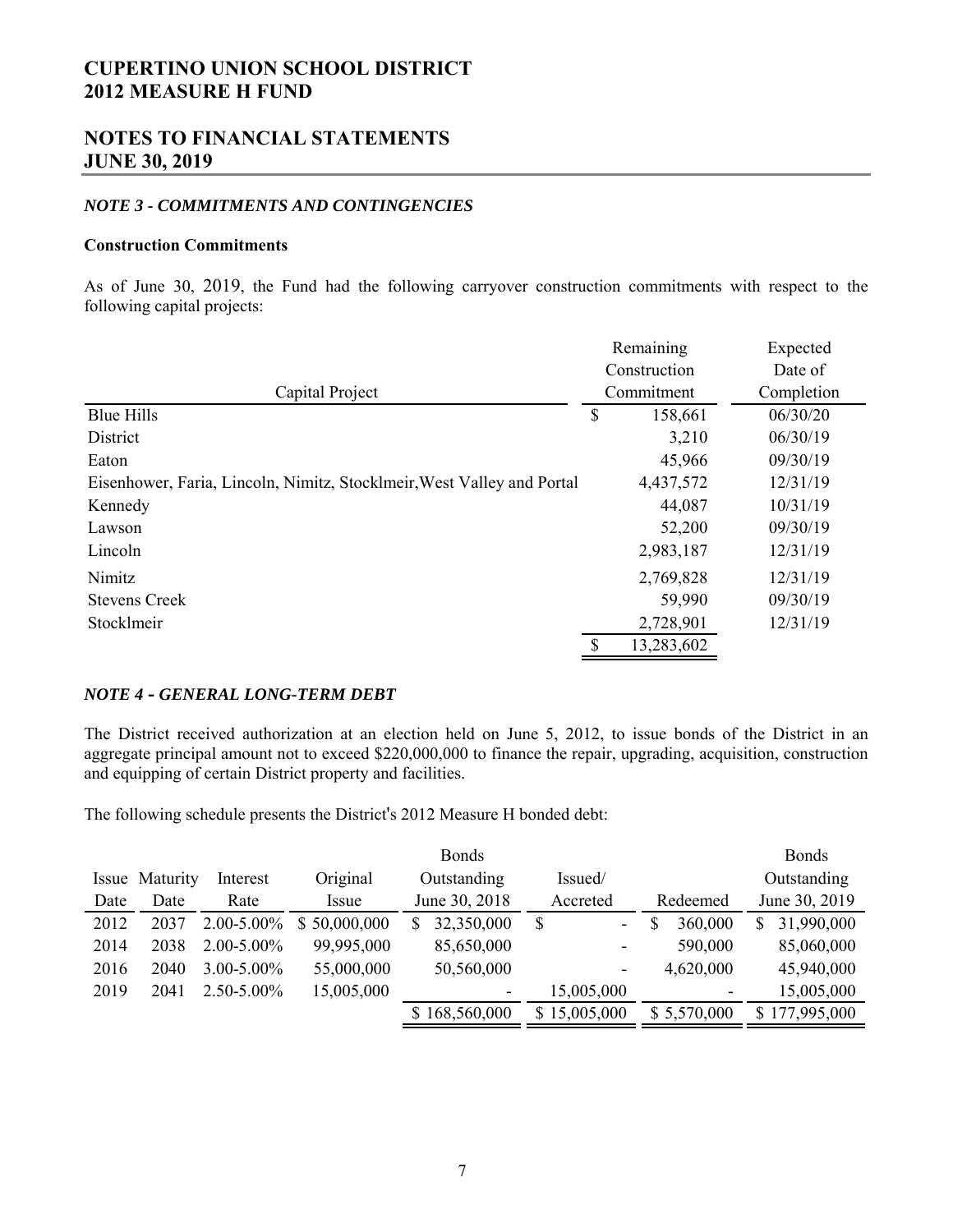# **NOTES TO FINANCIAL STATEMENTS JUNE 30, 2019**

Principal and interest outstanding as of June 30, 2019, on the total District bonds are as follows:

|             |                 | Interest to      |                  |
|-------------|-----------------|------------------|------------------|
| Fiscal Year | Principal       | Maturity         | Total            |
| 2020        | 1,230,000<br>\$ | 11,815,297<br>\$ | 13,045,297<br>\$ |
| 2021        | 1,635,000       | 11,531,048       | 13,166,048       |
| 2022        | 2,015,000       | 11,133,874       | 13,148,874       |
| 2023        | 2,485,000       | 10,769,787       | 13,254,787       |
| 2024        | 2,980,000       | 10,332,788       | 13,312,788       |
| 2025-2029   | 23,970,000      | 44,569,999       | 68,539,999       |
| 2030-2034   | 44,080,000      | 30,496,152       | 74,576,152       |
| 2035-2039   | 71,045,000      | 13,694,715       | 84,739,715       |
| 2040-2041   | 28,555,000      | 1,118,200        | 29,673,200       |
| Total       | \$177,995,000   | \$145,461,860    | \$323,456,860    |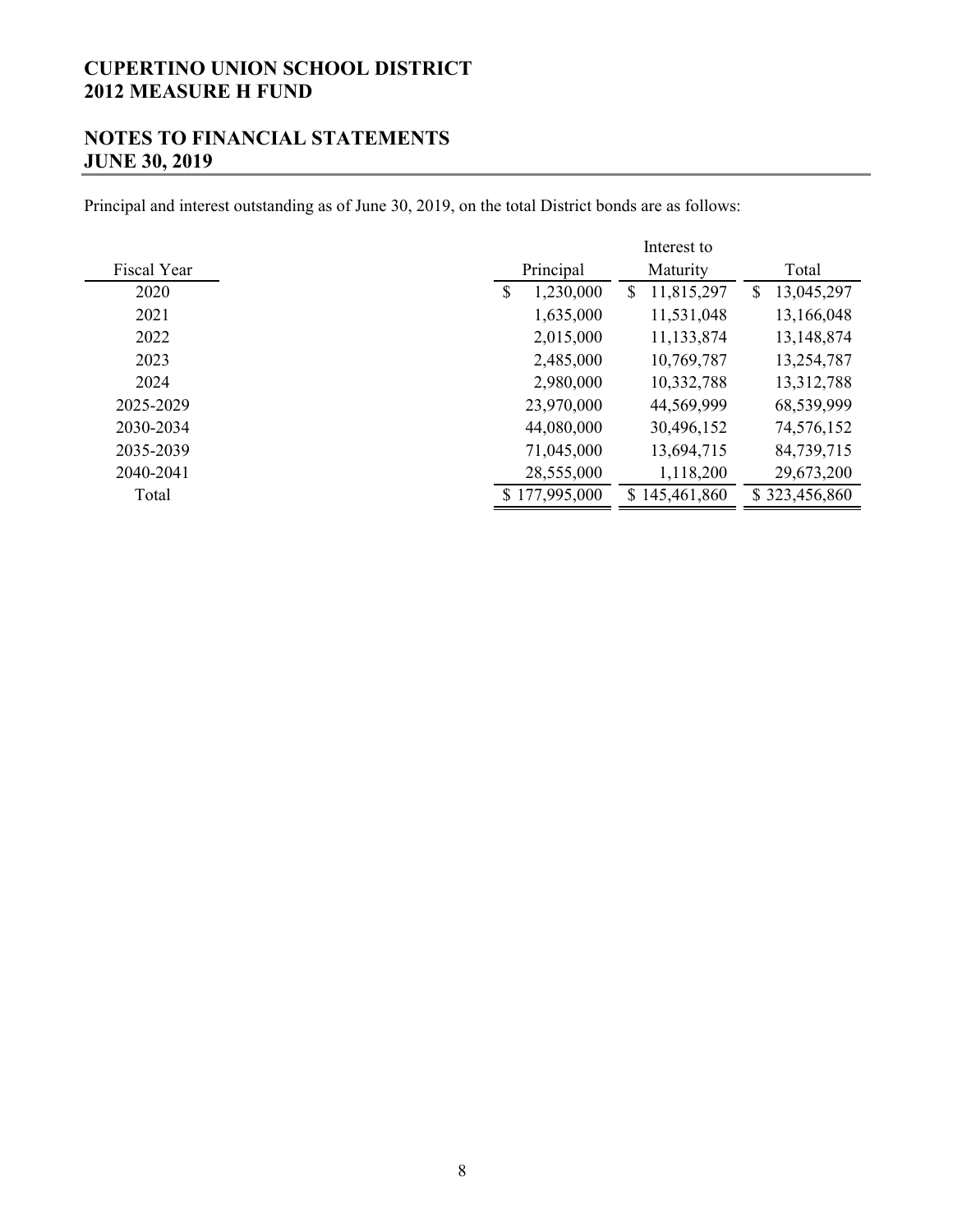*INDEPENDENT AUDITOR'S REPORT*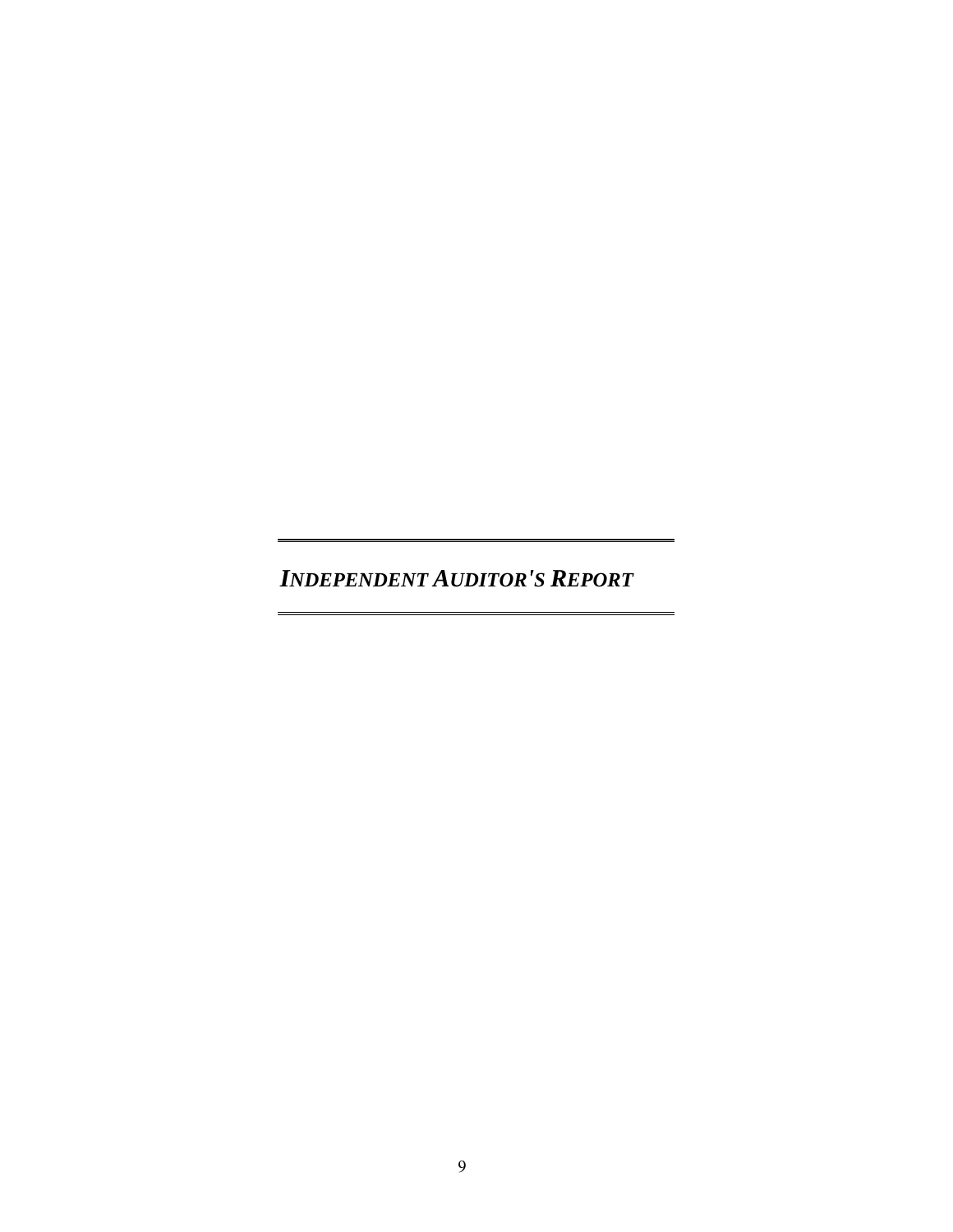

### **INDEPENDENT AUDITOR'S REPORT ON INTERNAL CONTROL OVER FINANCIAL REPORTING AND ON COMPLIANCE AND OTHER MATTERS BASED ON AN AUDIT OF FINANCIAL STATEMENTS PERFORMED IN ACCORDANCE WITH** *GOVERNMENT AUDITING STANDARDS*

Governing Board and Citizens' Oversight Committee Cupertino Union School District Cupertino, California

We have audited, in accordance with the auditing standards generally accepted in the United States of America and the standards applicable to financial audits contained in *Government Auditing Standards*, issued by the Comptroller General of the United States, the accompanying financial statements of the 2012 Measure H Fund (the Fund), as of and for the year ended June 30, 2019, and have issued our report thereon dated December 5, 2019.

#### *Emphasis of Matter*

As discussed in Note 1, the financial statements of the Building Fund specific to 2012 Measure H are intended to present the financial position and the changes in financial position attributable to the transactions of that Fund. They do not purport to, and do not, present fairly the financial position of the District as of June 30. 2019, and the changes in its financial position for the year then ended in accordance with accounting principles generally accepted in the United States of America. Our opinion is not modified with respect to this matter.

#### *Other Matters*

Management has omitted the management, discussion, and analysis that accounting principles generally accepted in the United States of America require to be presented to supplement the basic financial statements. Such missing information, although not a part of the basic financial statements, is required by the Governmental Accounting Standards Board, who considers it to be an essential part of financial reporting for placing the basic financial statements in an appropriate operational, economic, or historical context. Our opinion on the basic financial statements is not affected by this missing information.

### **Internal Control Over Financial Reporting**

In planning and performing our audit of the financial statements, we considered the Fund internal control over financial reporting (internal control) to determine the audit procedures that are appropriate in the circumstances for the purpose of expressing our opinion on the financial statements, but not for the purpose of expressing an opinion on the effectiveness of the Fund internal control over financial reporting. Accordingly, we do not express an opinion on the effectiveness of the Fund's internal control.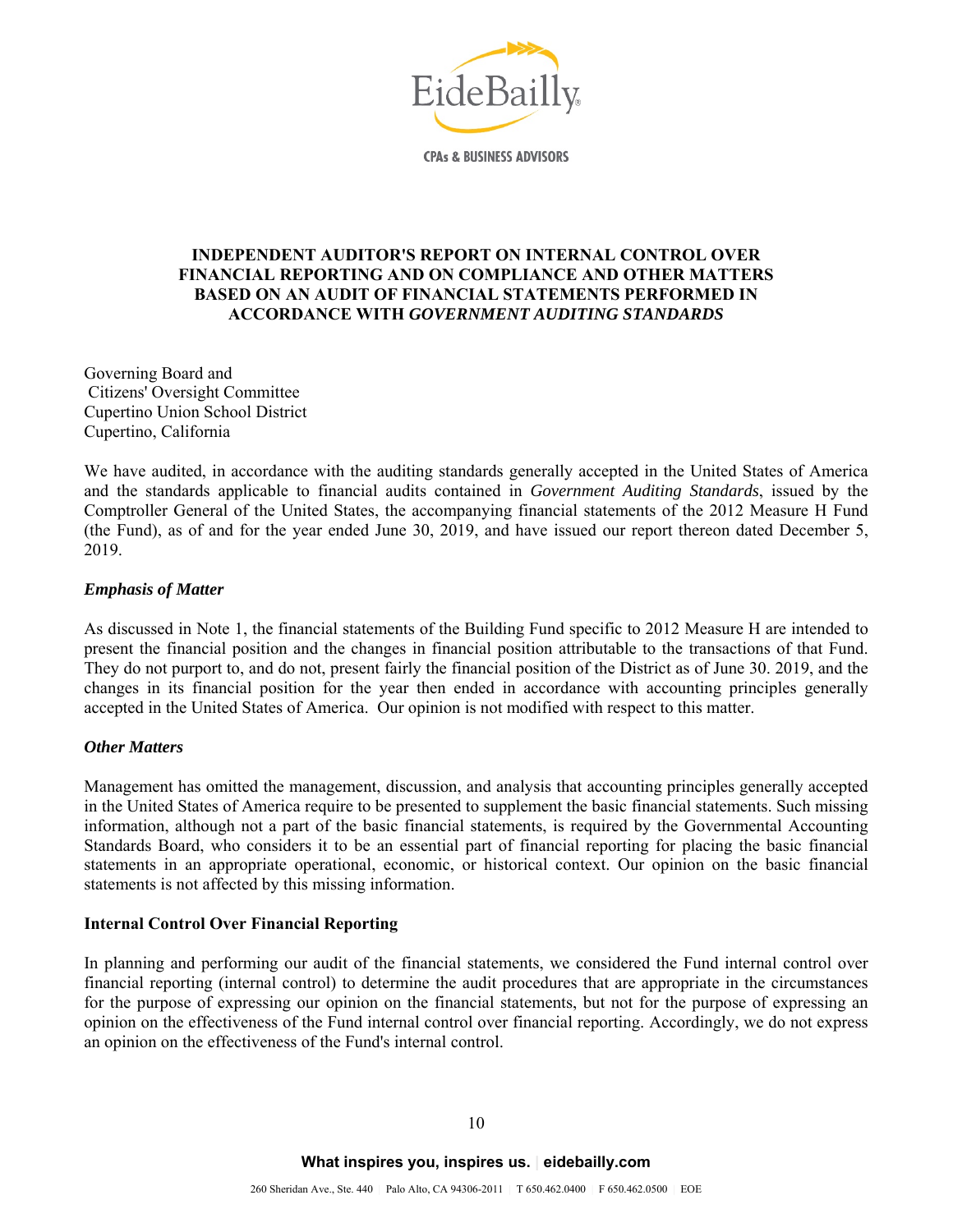A *deficiency in internal control* exists when the design or operation of a control does not allow management or employees, in the normal course of performing their assigned functions, to prevent or detect and correct misstatements on a timely basis. A *material weakness* is a deficiency, or combination of deficiencies, in internal control, such that there is a reasonable possibility that a material misstatement of the entity's financial statements will not be prevented, or detected and corrected on a timely basis. A *significant deficiency* is a deficiency, or a combination of deficiencies, in internal control that is less severe than a material weakness, yet important enough to merit attention by those charged with governance.

Our consideration of internal control was for the limited purpose described in the first paragraph of this section and was not designed to identify all deficiencies in internal control that might be material weaknesses or significant deficiencies. Given these limitations, during our audit we did not identify any deficiencies in internal control that we consider to be material weaknesses. However, material weaknesses may exist that have not been identified.

#### **Compliance and Other Matters**

As part of obtaining reasonable assurance about whether the Fund's financial statements are free of material misstatement, we performed tests of its compliance with certain provisions of laws, regulations, contracts, and grant agreements, noncompliance with which could have a direct and material effect on the determination of financial statement amounts. However, providing an opinion on compliance with those provisions was not an objective of our audit, and accordingly, we do not express such an opinion. The results of our tests disclosed no instances of noncompliance or other matters that are required to be reported under *Government Auditing Standards*.

#### **Purpose of this Report**

The purpose of this report is solely to describe the scope of our testing of internal control and compliance and the results of that testing, and not to provide an opinion on the effectiveness of the Fund's internal control or on compliance. This report is an integral part of an audit performed in accordance with *Government Auditing Standards* in considering the Fund's internal control and compliance. Accordingly, this communication is not suitable for any other purpose.

Ede Sailly LLP

Palo Alto, California December 5, 2019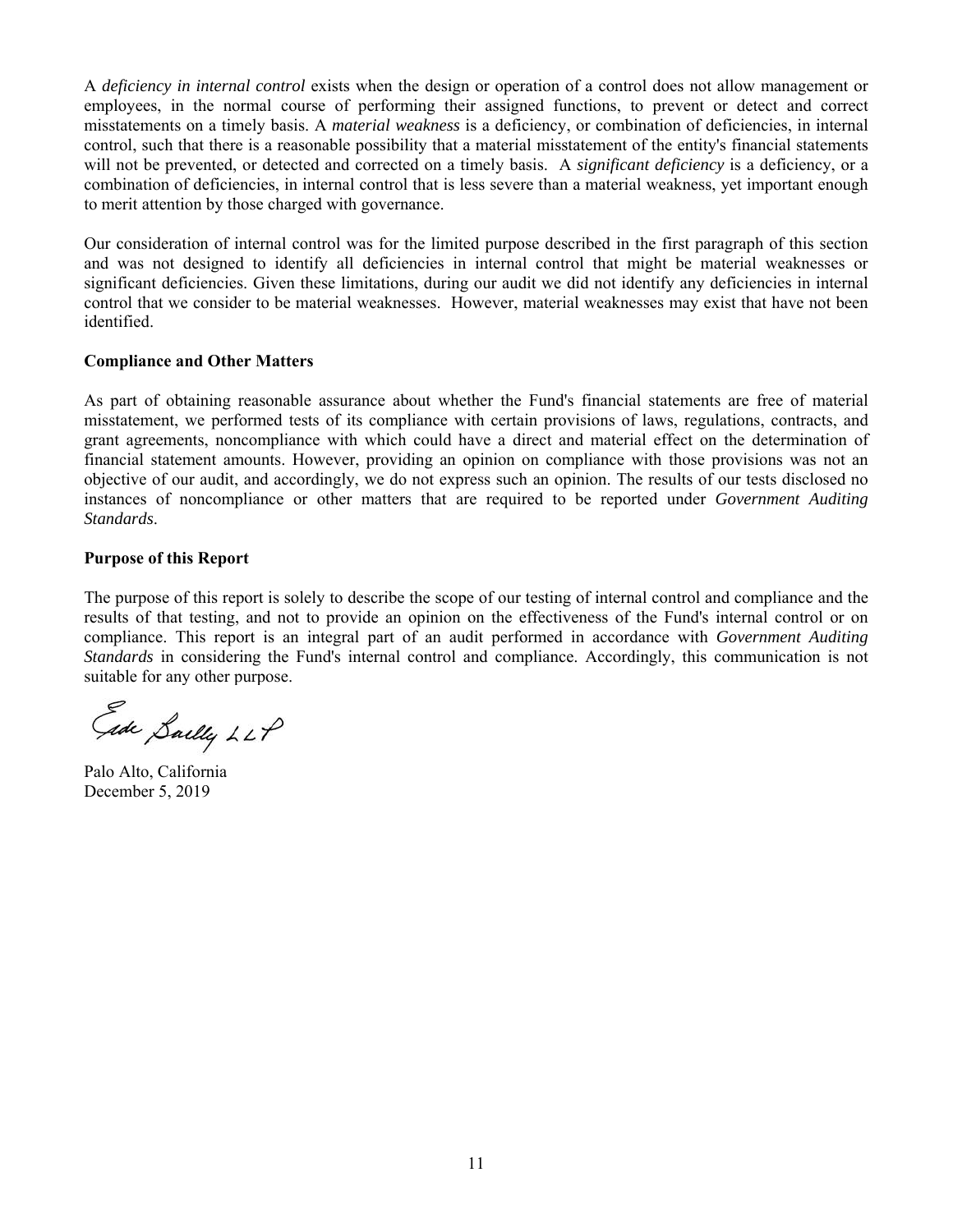*SCHEDULE OF FINDINGS*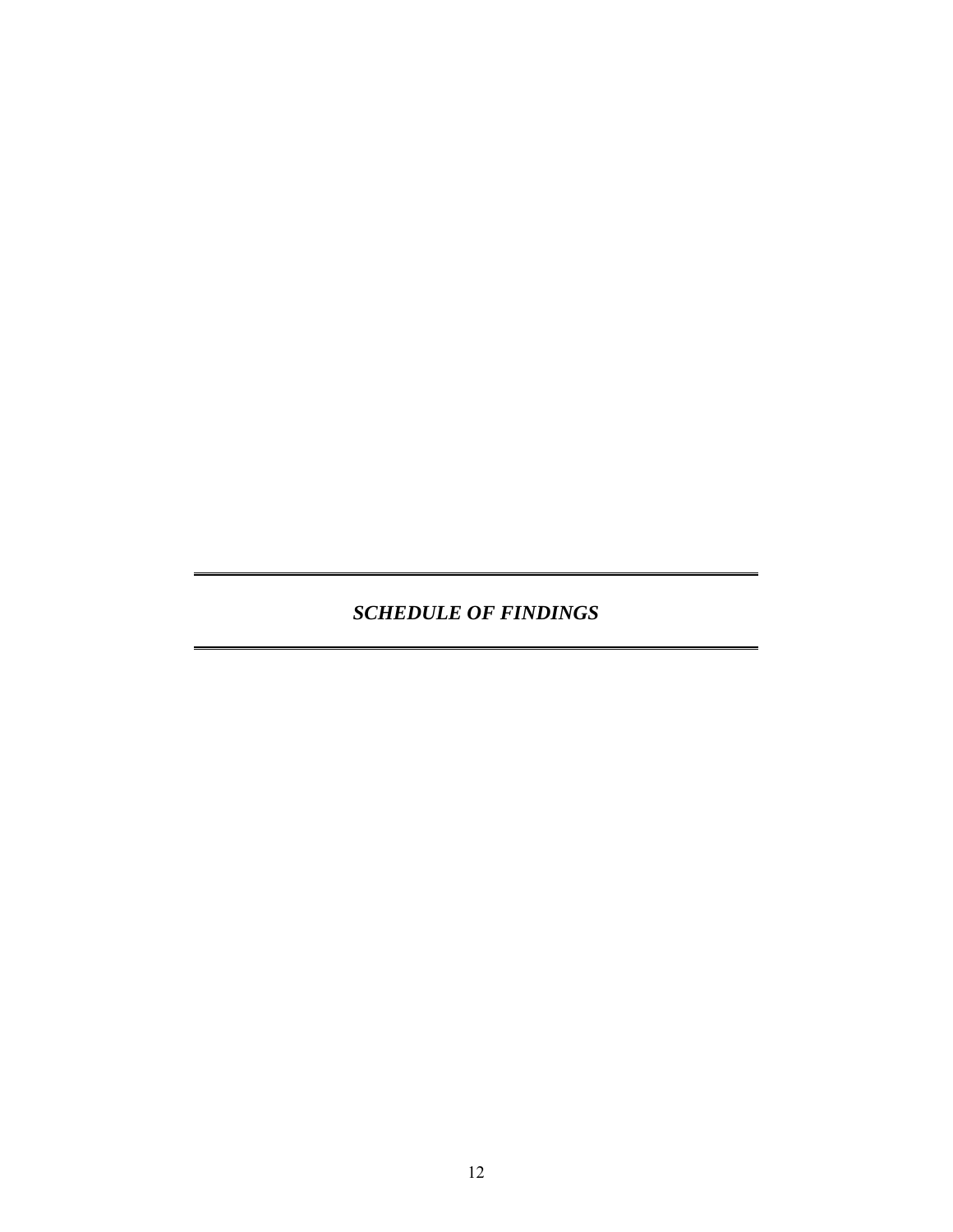## **FINANCIAL STATEMENT FINDINGS JUNE 30, 2019**

None reported.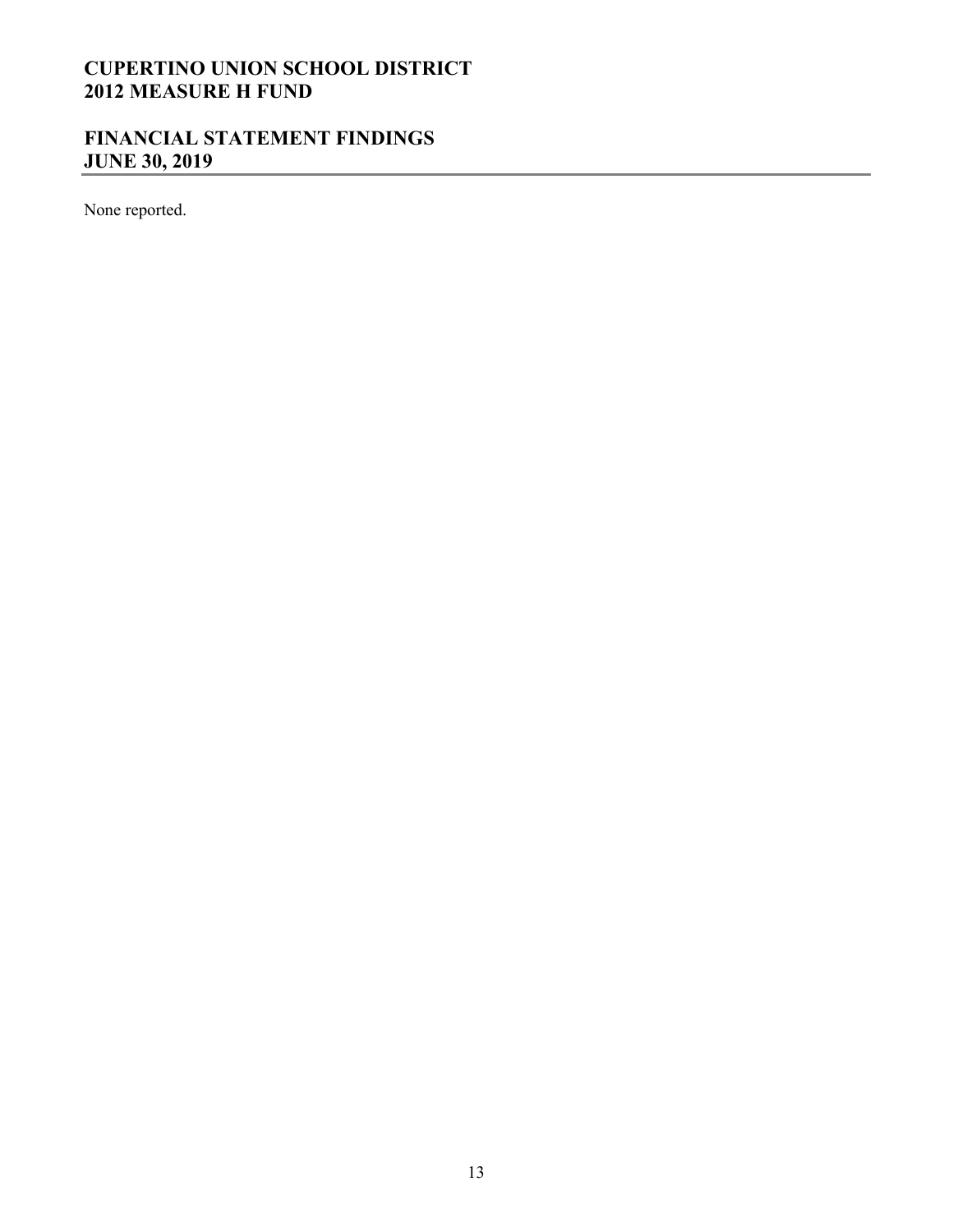**PERFORMANCE AUDIT 2012 MEASURE H FUND SPENDING 30, 2019 CUPERTINO UNION SCHOOL DISTRICT**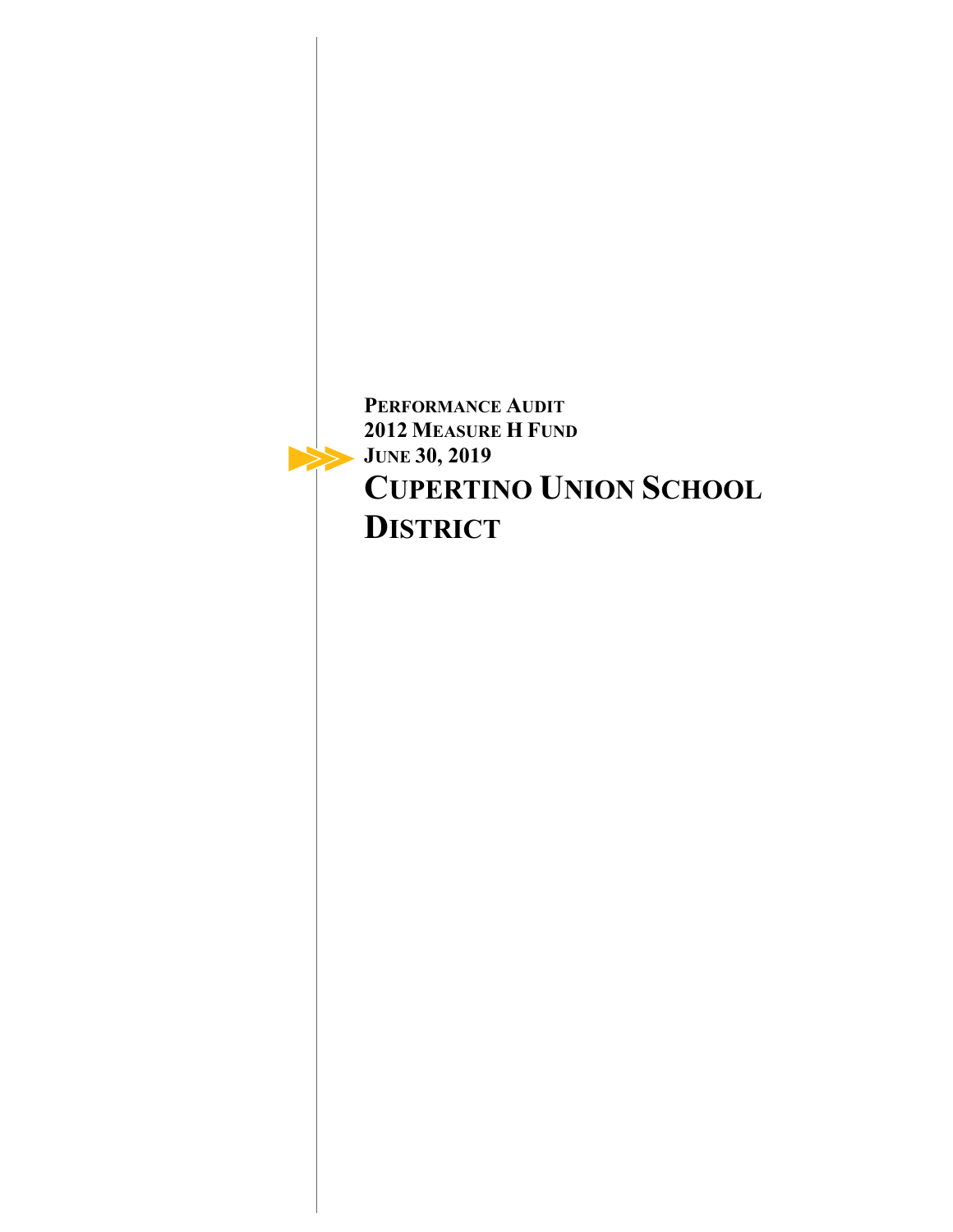# **TABLE OF CONTENTS JUNE 30, 2019**

## Independent Auditor's Report on Performance

| Authority for Issuance  | 1 |
|-------------------------|---|
| Purpose of Issuance     | 1 |
| Authority for the Audit | 2 |
| Objectives of the Audit | 2 |
| Scope of the Audit      | 2 |
| Methodology             | 3 |
| Conclusion              | 3 |
| Schedule of Findings    | 4 |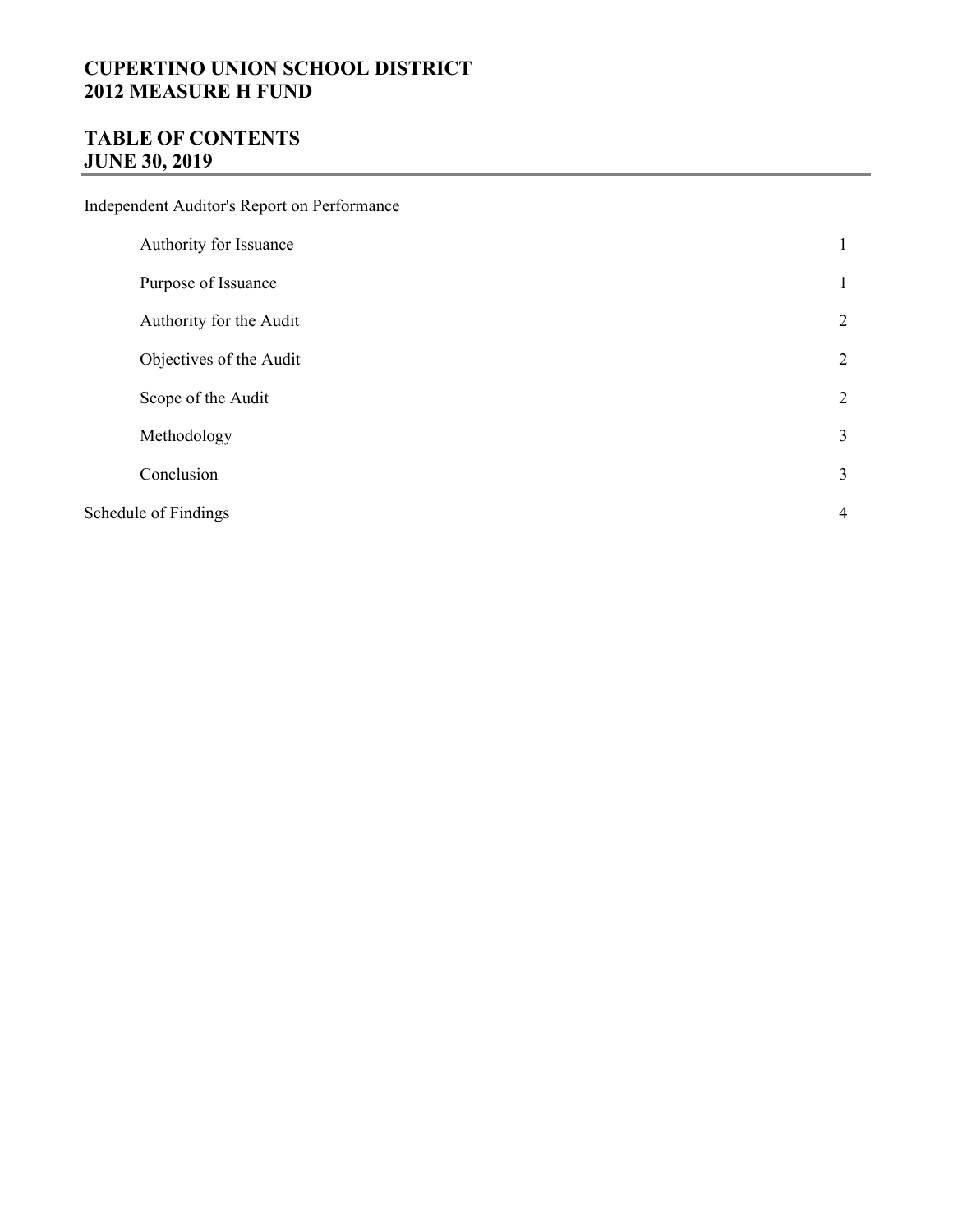

**CPAs & BUSINESS ADVISORS** 

## **INDEPENDENT AUDITOR'S REPORT ON PERFORMANCE**

Governing Board and Citizens' Oversight Committee Cupertino Union School District Cupertino, California

We were engaged to conduct a performance audit of the 2012 Measure H Fund (the Fund) of the Cupertino Union School District (the District) for the year ended June 30, 2019.

We conducted this performance audit in accordance with the standards applicable to performance audits contained in *Government Auditing Standards*, issued by the Comptroller General of the United States. Those standards require that we plan and perform the audit to obtain sufficient, appropriate evidence to provide a reasonable basis for our conclusion based on our audit objectives. We believe that the evidence obtained provides a reasonable basis for our conclusions based on our audit objectives.

Our audit was limited to the objectives listed within the report which includes determining the Fund's compliance with the performance requirements as referred to in Proposition 39 and outlined in Article XIIIA, Section 1(b)(3)(C) of the California Constitution. Management is responsible for compliance with those requirements.

In planning and performing our performance audit, we obtained an understanding of the Fund's internal control in order to determine the procedures that are appropriate in the circumstances, but not for the purpose of expressing an opinion on the effectiveness of the Fund's internal control over compliance. Accordingly, we do not express an opinion on the effectiveness of internal control.

### *AUTHORITY FOR ISSUANCE*

The Measure H Bonds are issued pursuant to the Constitution and laws of the State of California (the State), including the provisions of Chapters 1 and 1.5 of Part 10 of the California Education Code, and other applicable provisions of law.

The District received authorization at an election held on June 5, 2012, to issue bonds of the District in an aggregate principal amount not to exceed \$220,000,000 to finance specific construction and renovation projects approved by eligible voters. The proposition required approval by at least 55 percent of the votes. All authorized bonds have been issued as of June 30, 2019.

### *PURPOSE OF ISSUANCE*

The proceeds from the bonds are used to finance the design, acquisition, installation, restoration and construction of the District's public schools.

**What inspires you, inspires us. | eidebailly.com**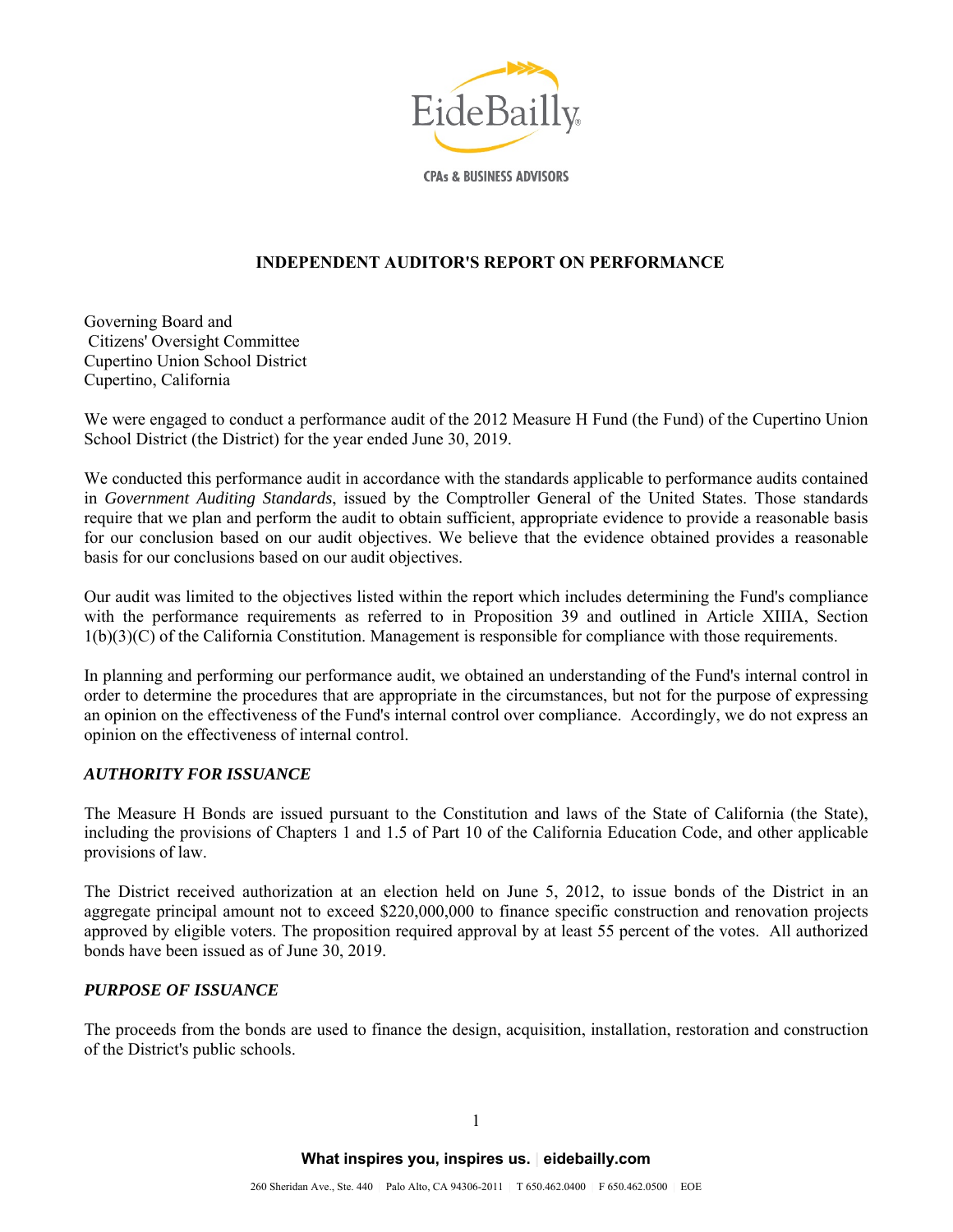## **JUNE 30, 2019**

### *AUTHORITY FOR THE AUDIT*

On November 7, 2000, California voters approved Proposition 39, the Smaller Classes, Safer Schools and Financial Accountability Act. Proposition 39 amended portions of the California Constitution to provide for the issuance of general obligation bonds by school districts, community college districts, or county offices of education, "for the construction, reconstruction, rehabilitation, or replacement of school facilities, including the furnishing and equipping of school facilities, or the acquisition or lease of rental property for school facilities", upon approval by 55 percent of the electorate. In addition to reducing the approval threshold from two-thirds to 55 percent, Proposition 39 and the enacting legislation (AB 1908 and AB 2659) requires the following accountability measures as codified in Education Code sections 15278-15282:

- 1. Requires that the proceeds from the sale of the bonds be used only for the purposes specified in Article XIIIA, Section 1(b)(3)(C) of the California Constitution, and not for any other purpose, including teacher and administrator salaries and other school operating expenses.
- 2. The school district must list the specific school facilities projects to be funded in the ballot measure, and must certify that the governing board has evaluated safety, class size reduction and information technology needs in developing the project list.
	- 3. Requires the school district to appoint a citizens' oversight committee.
- 4. Requires the school district to conduct an annual independent financial audit and performance audit in accordance with the *Government Auditing Standards* issued by the Comptroller General of the United States of the bond proceeds until all of the proceeds have been expended.
- 5. Requires the school district to conduct an annual independent performance audit to ensure that the funds have been expended only on the specific projects listed.

### *OBJECTIVES OF THE AUDIT*

- 1. Determine whether expenditures charged to the Fund are consistent with the project list approved by the voters through the approval of Measure H.
- 2. Determine whether salary transactions, charged to the Fund are in support of the approved project list and not for district general administration or operations.

### *SCOPE OF THE AUDIT*

The scope of our performance audit covered the period of July 1, 2018 to June 30, 2019. The population of expenditures tested included all object and project codes associated with the bond projects. The propriety of expenditures for capital projects and maintenance projects funded through other State or local funding sources, other than proceeds of the bonds, were not included within the scope of the audit. Expenditures incurred subsequent to June 30, 2019, were not reviewed or included within the scope of our audit or in this report.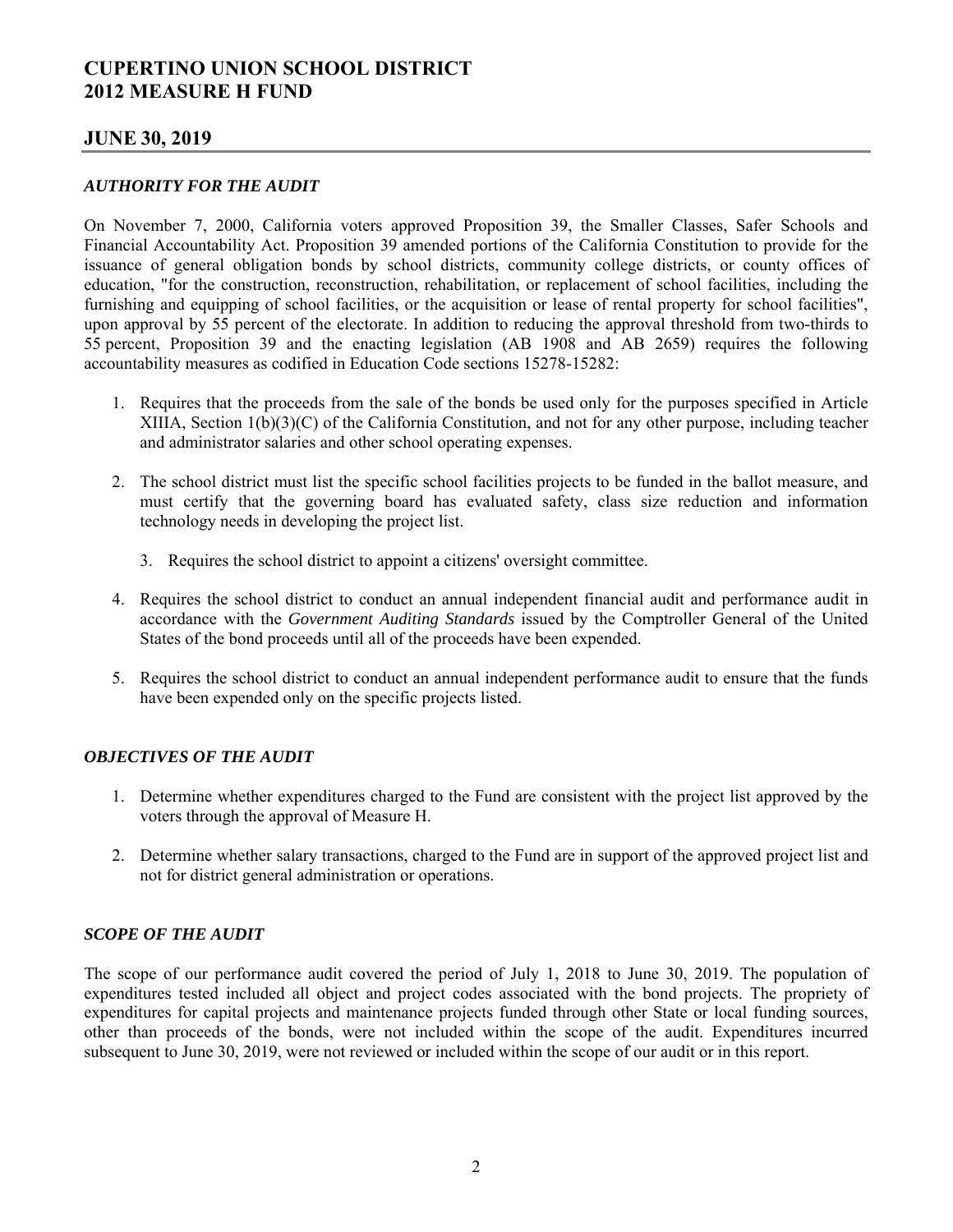## **JUNE 30, 2019**

#### *METHODOLOGY*

We obtained the general ledger and the project expenditure reports prepared by the District for the period July 1, 2018 through June 30, 2019. From the population of expenditures, we obtained the invoices and other supporting documentation for a sample of expenditures to ensure compliance with the requirements of Article XIIIA, Section 1(b)(3)(C) of the California Constitution and the approved project list authorized by Measure H. We performed the following procedures:

- 1. We selected a sample of expenditures for the period starting July 1, 2018 and ending June 30, 2019, and reviewed supporting documentation to ensure that such funds were properly expended on the specific projects listed in the ballot test.
- 2. Our sample included 64 transactions totaling \$13,344,730, plus payroll testing of \$363,531. This represents 78 percent of the total expenditures of \$17,599,875.

#### *CONCLUSION*

The results of our tests indicated that the District, in all significant respects, expended bond proceeds only for the specific projects approved by Measure H, in accordance with Proposition 39 and outlined in Article XIIIA, Section 1(b)(3)(C) of the California Constitution.

This report is intended solely for the information and use of the governing board, the Citizens' Oversight Committee and management of the District, and is not intended to be and should not be used by anyone other than these specified parties. This restriction is not intended to limit distribution of the report, which is a matter of public record.

Ede Sailly LLP

Palo Alto, California December 5, 2019